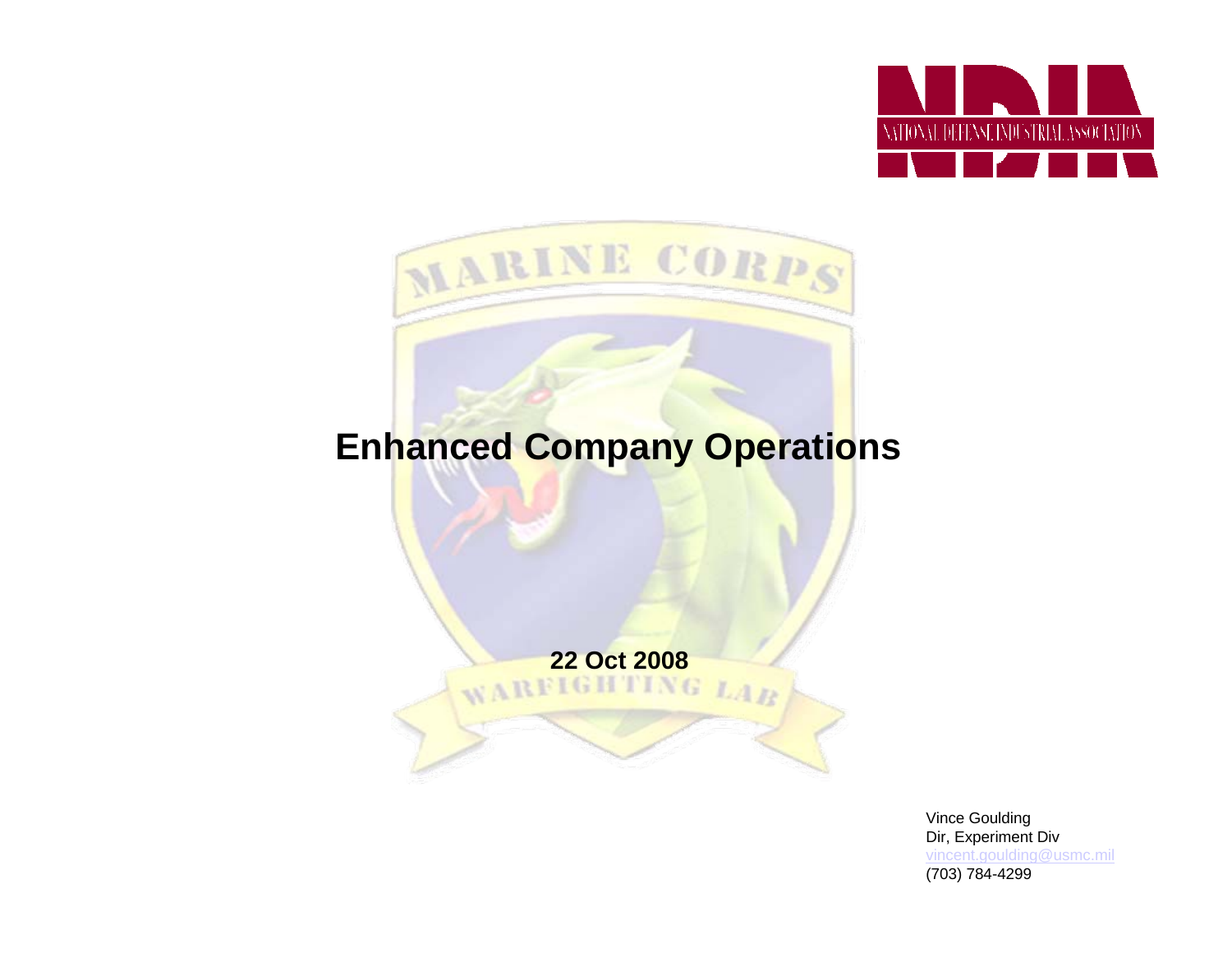

# **MCWL: Headlights of Capability Development**



2

**"Conduct concept-based experimentation to develop and evaluate tactics, techniques, procedures and technologies…."**







**Apr 08: EOS Task to DC, CD&I: "Develop the ECO concept." ---------------------------------------------------------------------------------------**

**May 08: CG, MCWL designated lead agent**

**Aug 08: MCWL drafts/CMC signs** *A Concept for Enhanced Company Operations*

**---------------------------------------------------------------------------------------**



### **Things we keep in mind…**

- *Concepts are as good as the Marines who execute them*
- *Marines are expeditionary*
- *Today's fight is a window to tomorrow's – not the school solution*
- *Technology is an enabler*
- *Success in a mature theater….*
- *Hard issues cannot be ignored*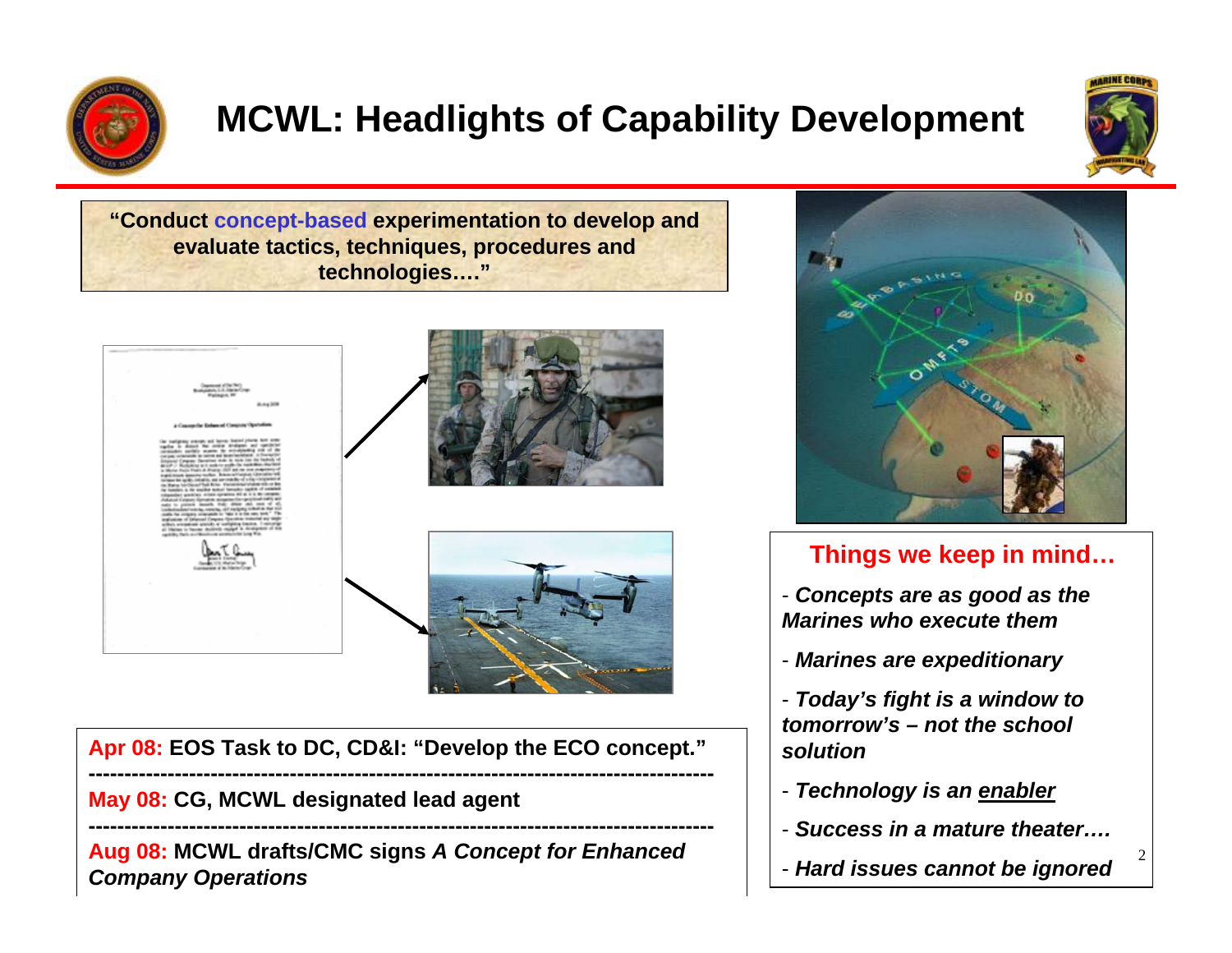

### *A Concept for Enhanced Company Operations*



"An approach to the operational art that maximizes the tactical flexibility offered by true decentralized mission accomplishment, consistent with commander's intent and facilitated by improved command and control, intelligence, logistics, and fires capabilities."

- *A Concept for Enhanced Company Operations*

- Generated by an operating force requirement and desire to grow the results of Distributed **Operations** 
	- Recognizes that companies are conducting sustained independent operations traditionally associated with larger formations
- Catalyst for:
	- Shifting experimentation and capability development from mature theater (warfighter support) to austere theater, expeditionary operations (future force development)
	- Better defining specific requirements across DOTMLPF IOT support achievement of Marine Corps Vision & Strategy 2025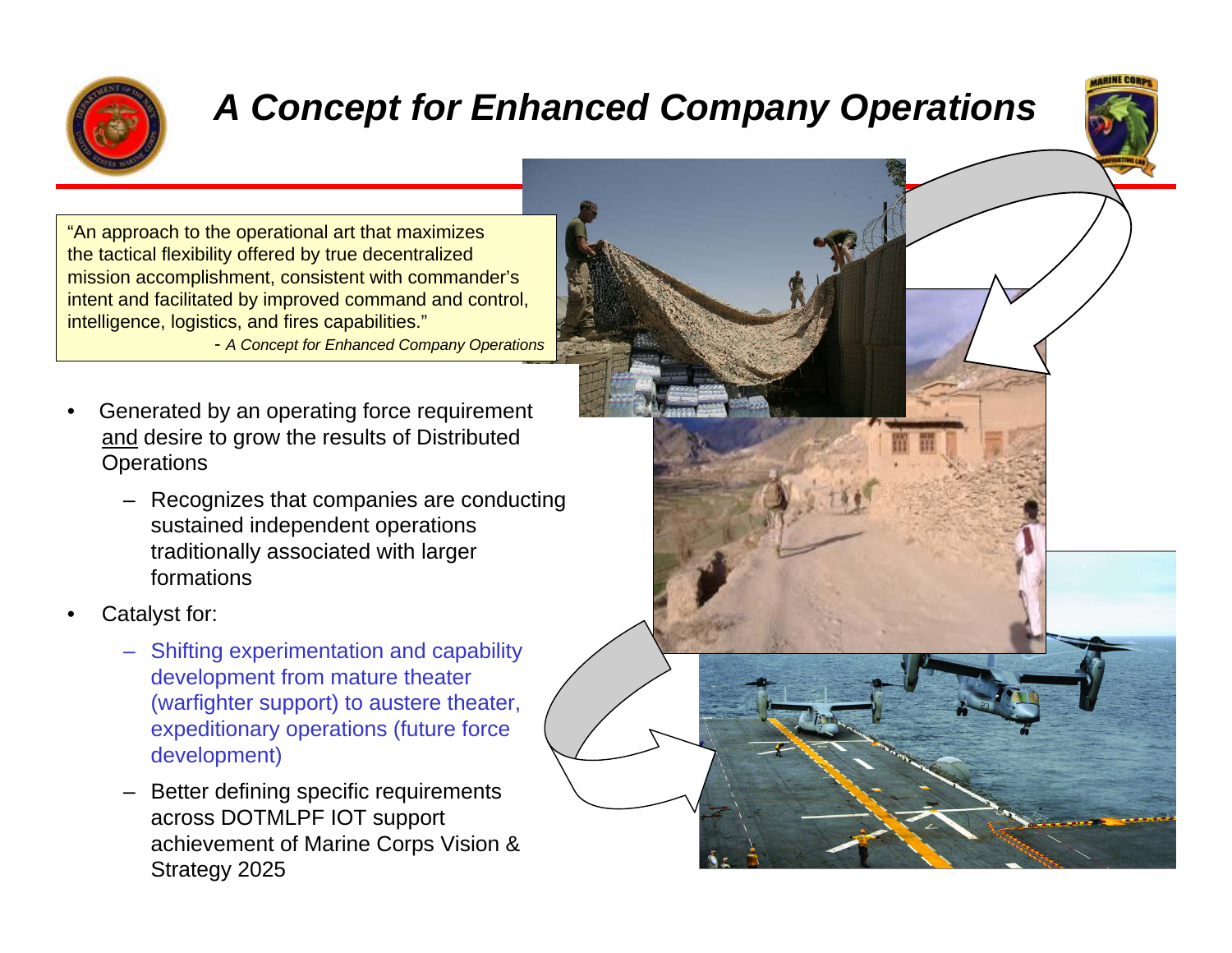

## **ECO Continues Our Focus on the Infantryman…**





#### **Distributed Operations 2004 - 2006**

- **Squad/Platoon focus (within company chain of command)**
- **Obj: Identify/fix train, man, equip deficiencies at individual and small unit level**
- **Product: Infantry Battalion Enhancement Period Program (IBEPP)**
	- Training, manning, equipping based on deployment schedule
	- New Courses at Training and Education Command
	- Updated battalion T/E
- **Supporting Efforts**
	- Squad Fires (Type 2/3 CAS)
	- Combat Hunter
	- Infantry Skills Simulation Working Group

#### **Enhanced Company Operations 2007 - 2010**

#### • **Company focus**

- **Obj: Develop more agile, lethal, survivable company for full range of military operations**
- **Product: Standardized training, manning, equipping**
	- Emphasis on Intell, C2, Logistics
	- **Company-level Intell Cell (CLIC)**
	- **Company-level Ops Center (CLOC)**

#### • **Preliminary Results**

- CLIC/CLOC were FOB-centric (warfighter support)
- Established requirements baseline
- Marine Corps Intelligence School CLIC training incorporated into PTP
- Rifle Co T/O, T/E deficiencies
	- MCWL T/O Study
	- CDD OAD ECO Study





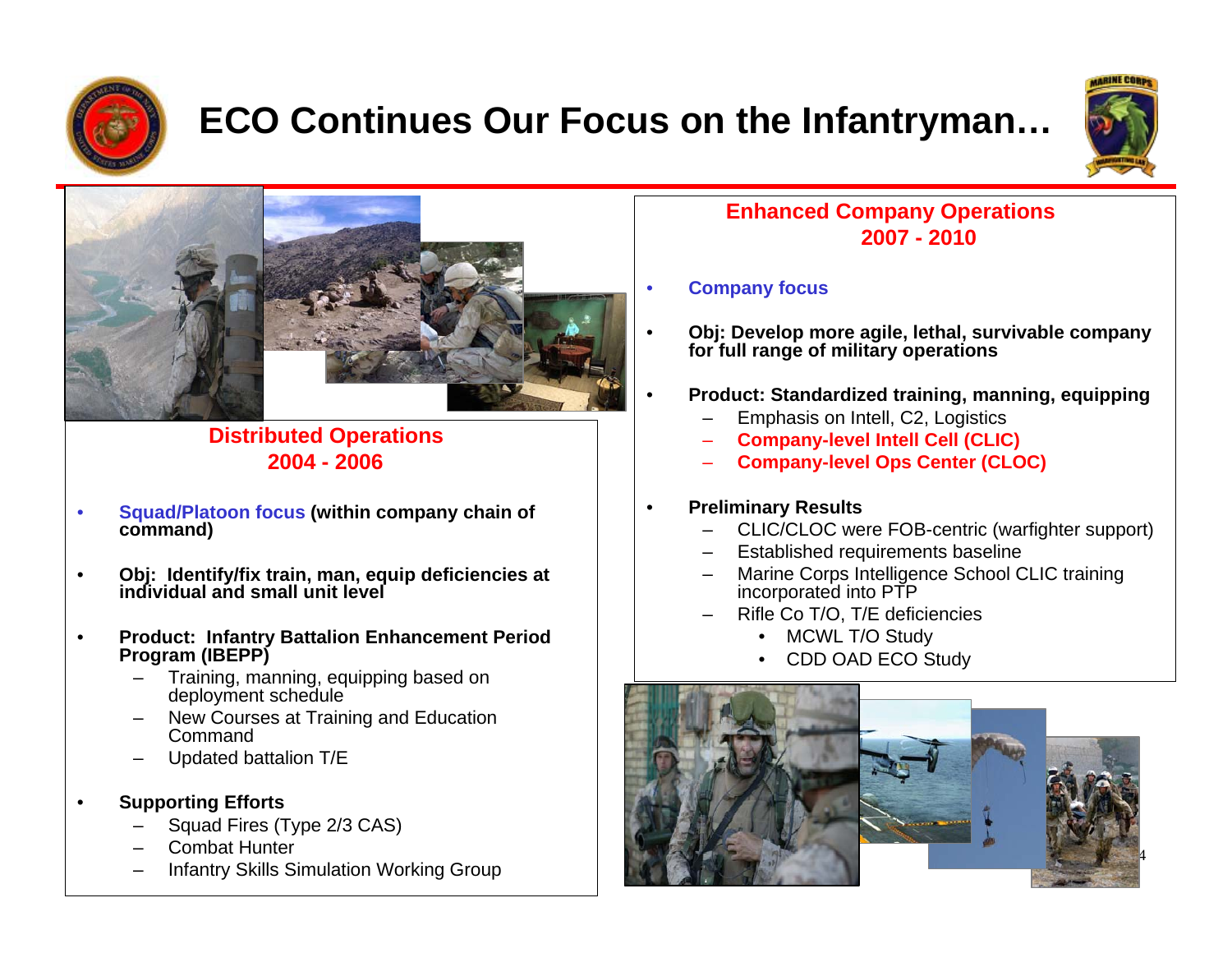

### **Educated approach to an expeditionary capability**



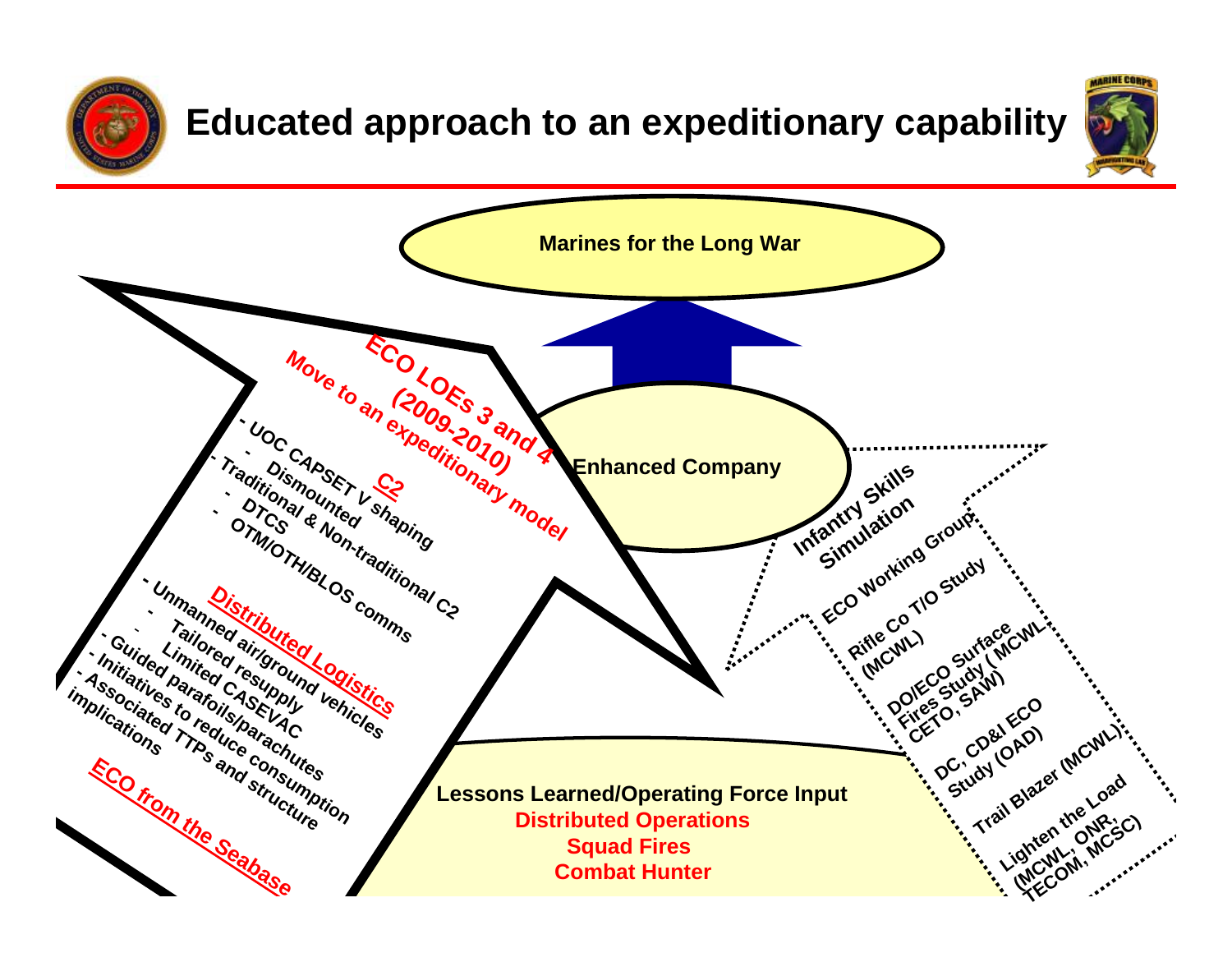





### **Jun- Sep (MWTC)**

- **3.1 (CLOC-lite): Identify near term training, manning and equipment that enable dismounted infantry companies to execute C2, ops, intelligence, and fires functions in austere, expeditionary environments (Jul "09).**
	- **Shape UOC CAPSET V development**
- **3.2 (C2/Log): Develop and assess next generation UOC CAPSET V C2 architecture and selected log initiatives (Sep '09).**
- **3.3 (Re-supply/CASEVAC): Assess experimental re-supply and CASEVAC capabilities, training requirements, and TTPs/organizational implications associated with Distributed Operations and ECO (Jun '09).**
	- **Rifle Company T/O**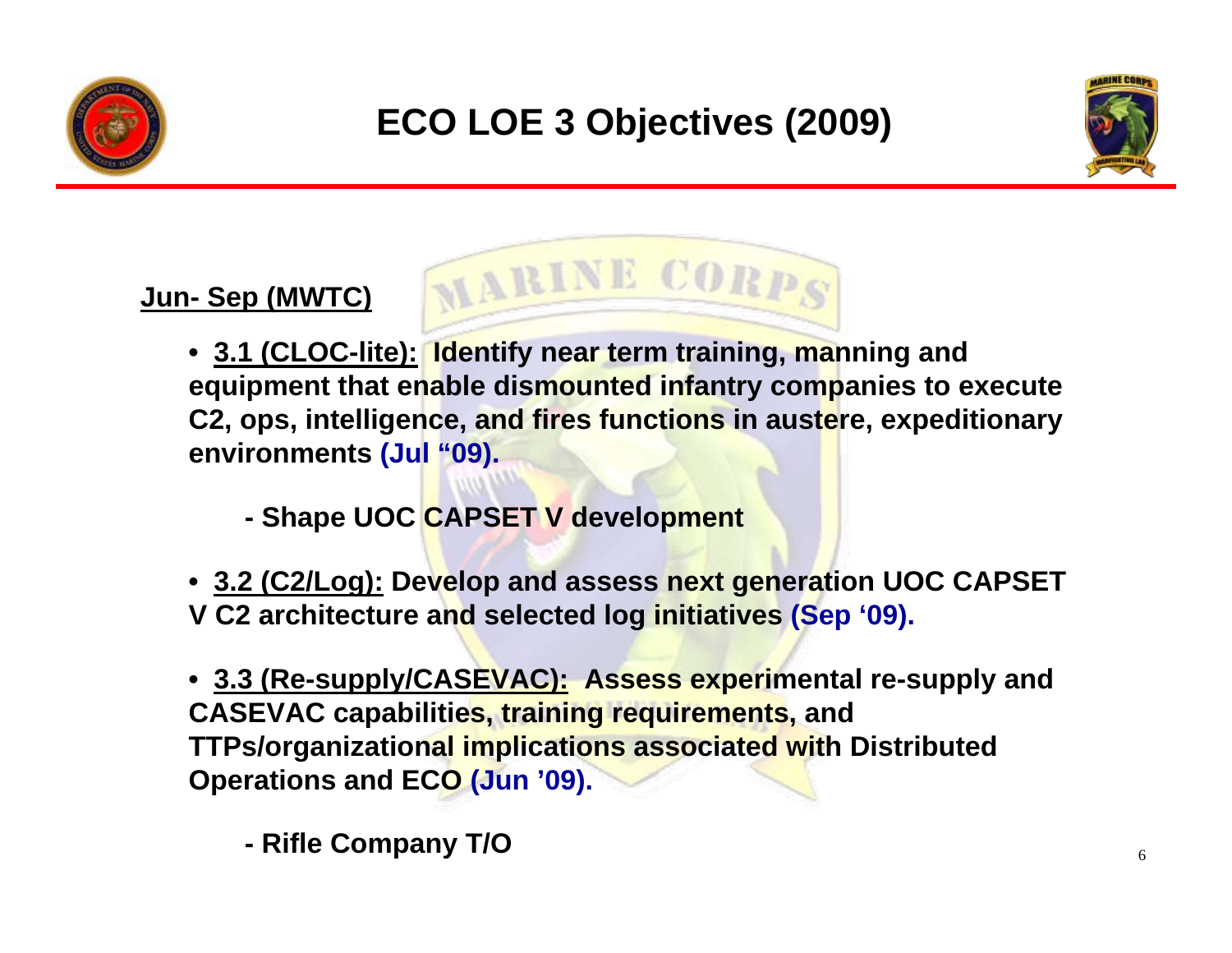

# **ECO: A unique DOTMLPF Assessment Opportunity**



- **- Doctrine**
- **Organization**
- **Training**
- **Materiel**
- 
- **Personnel**
- **Facilities**

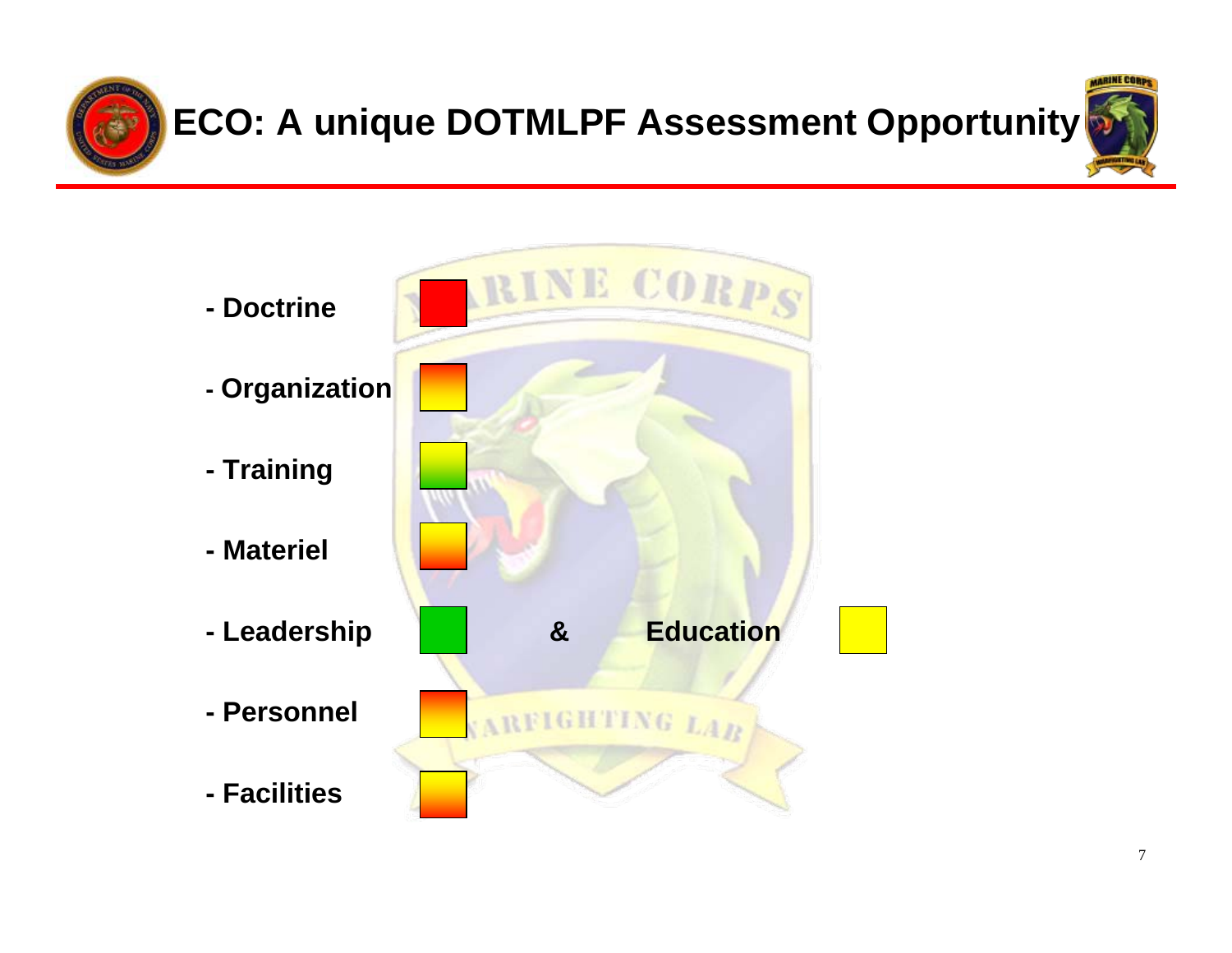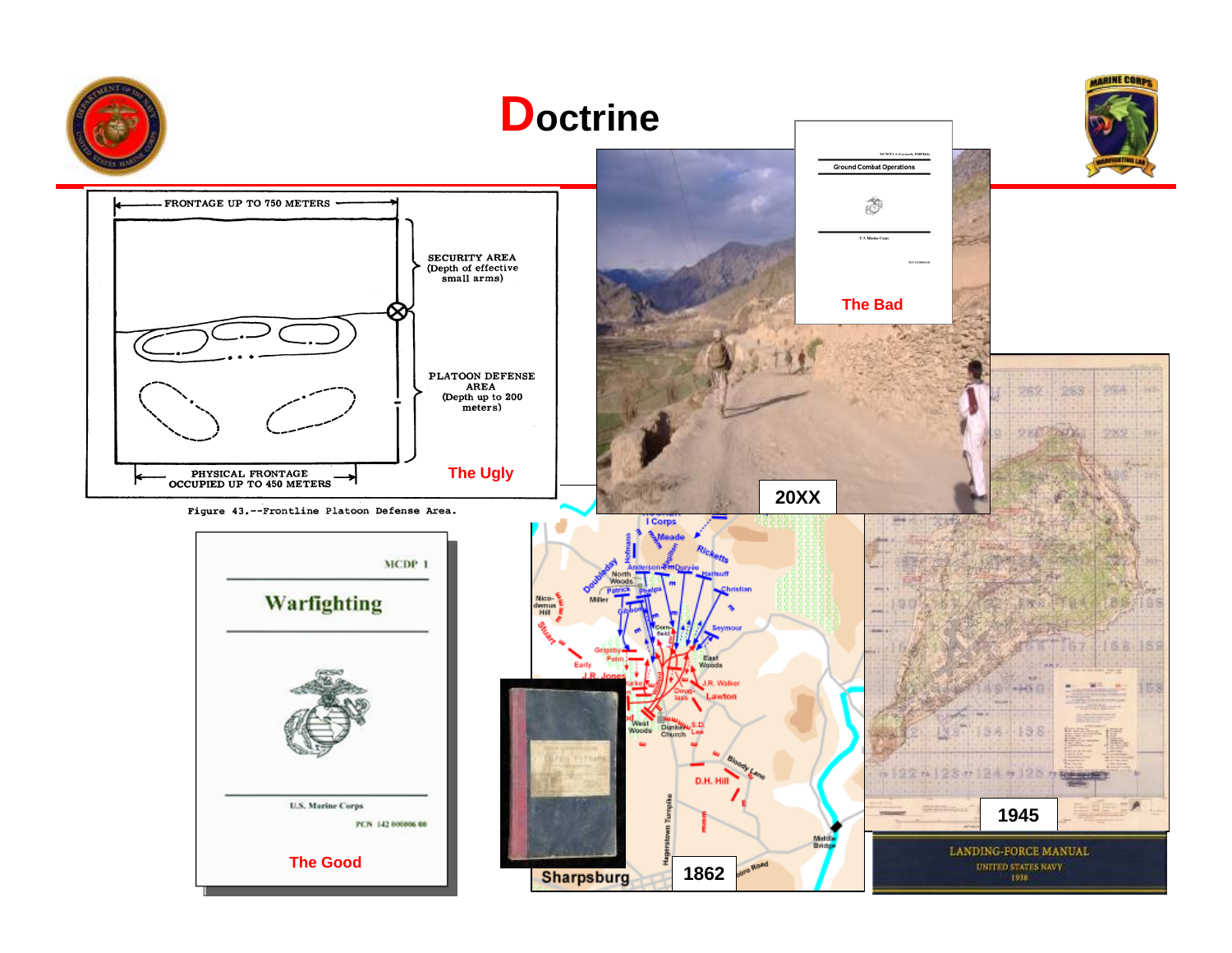

### **Organization Now**



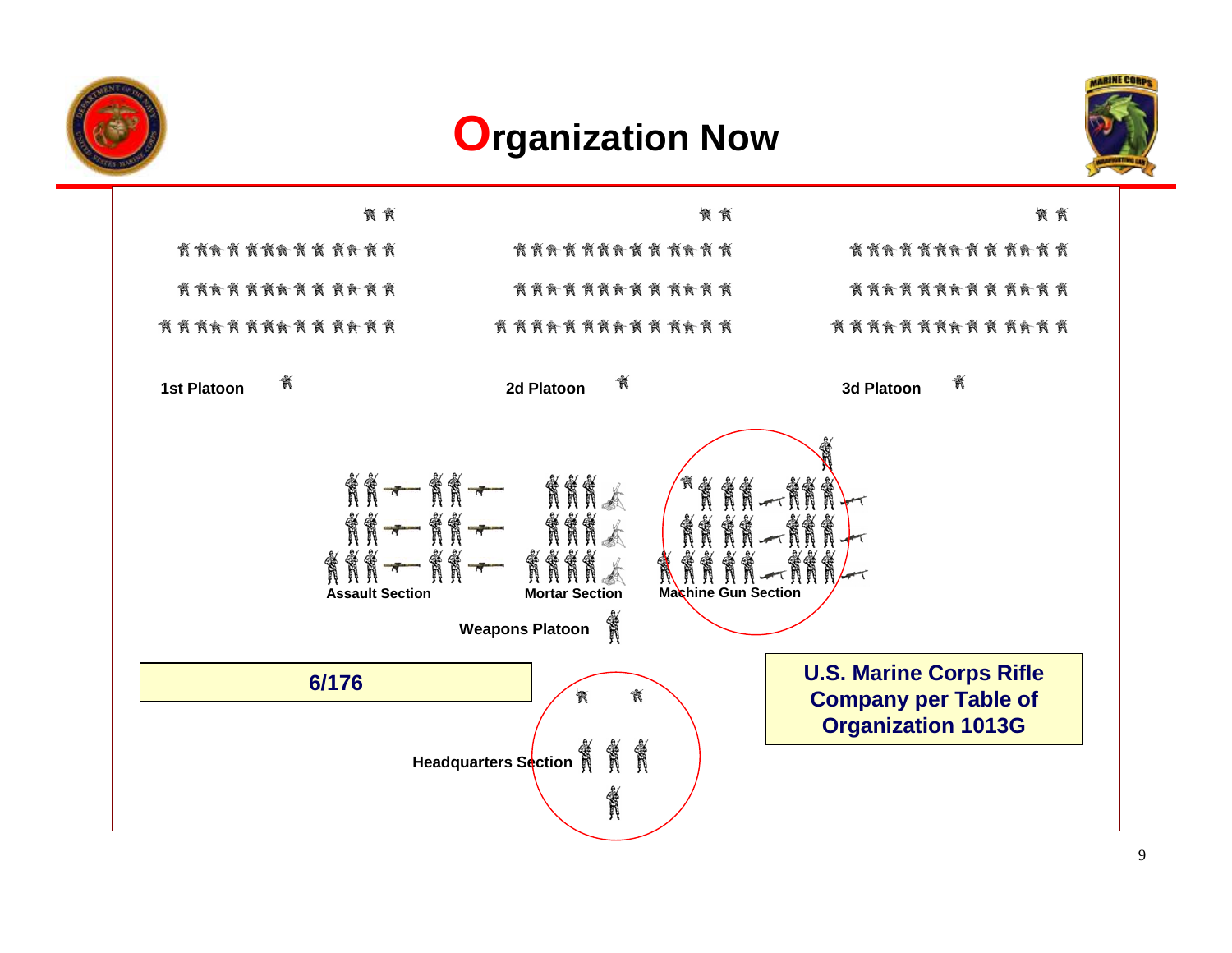

### **Or Do We Need to Look Back for the Future?**



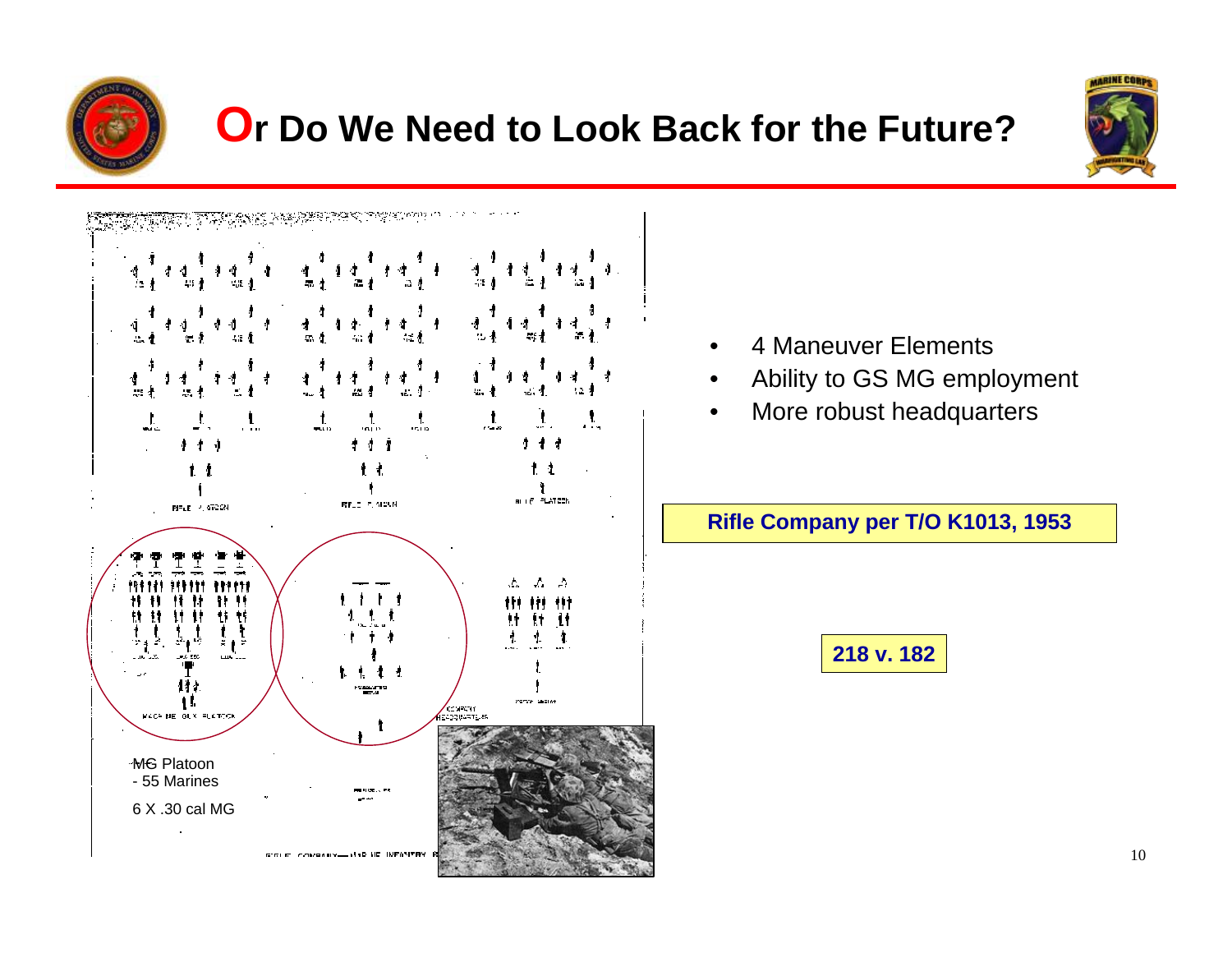

# **Materiel for the Expeditionary Fight**